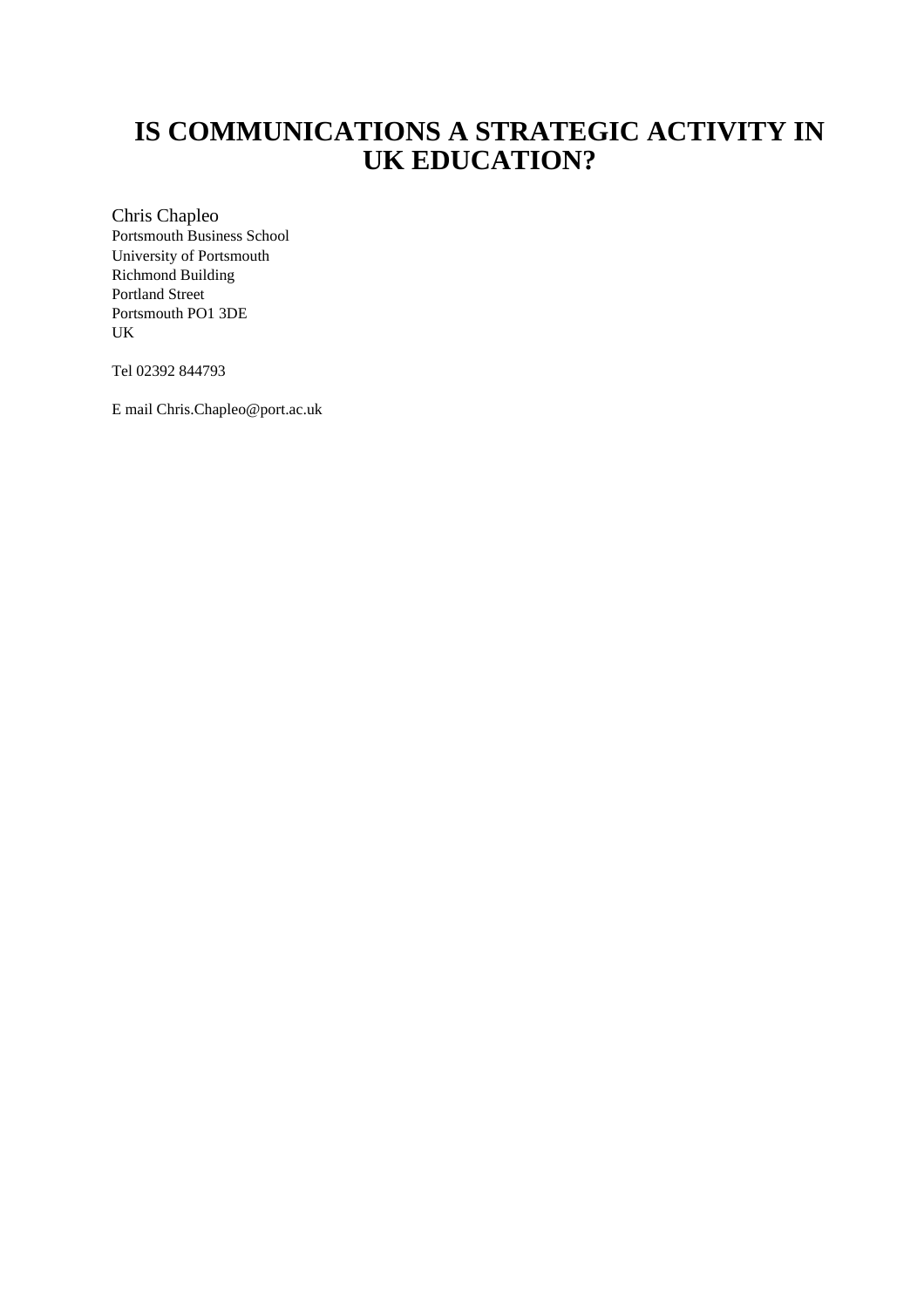# **IS COMMUNICATIONS A STRATEGIC ACTIVITY IN UK EDUCATION? The Author**

Chris Chapleo is Senior Lecturer in Marketing at the University of Portsmouth. His research interests are in marketing in general, and branding in particular, in the education sector. As a former HE marketing practitioner he has published a number of papers on aspects of HE marketing since joining academia, and is involved in ongoing consultancy projects in the sector. Prior to education he held marketing roles in the publishing and leisure sectors, as well as on the agency side.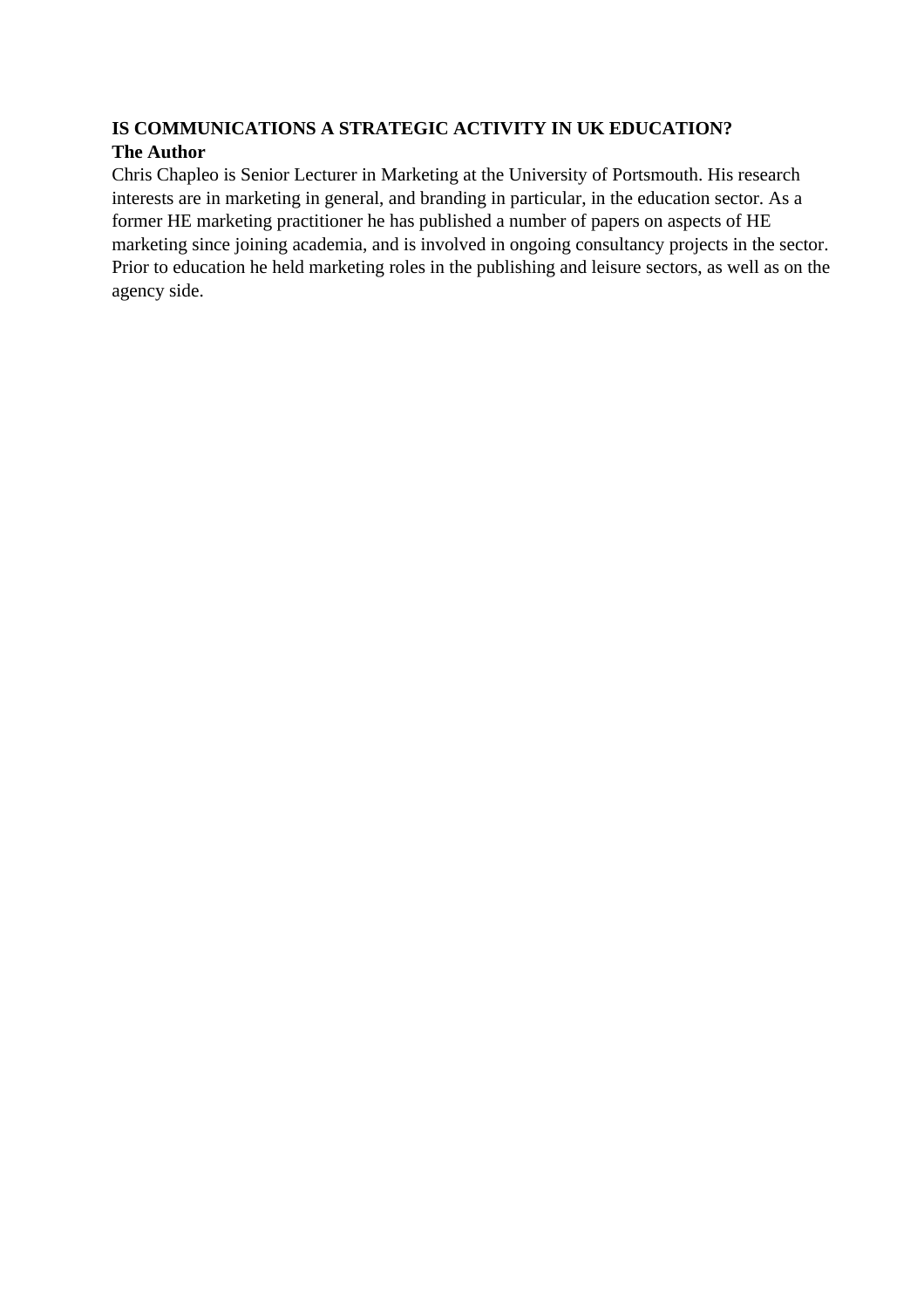## **Abstract**

This qualitative exploratory paper investigates whether communications/ public relations is regarded by opinion formers in UK education as a strategic business activity or a tactical marketing tool. It is based upon depth interviews with sixteen senior mangers with strategic roles in UK Higher or Further education, or Government bodies, conducted between June and September 2004.

Findings seem to suggest that communications/ PR is ideally seen by leaders as a strategic function, but that there are limitations to this vision becoming a reality. The research goes on to offer initial conclusions on some of the issues surrounding perception, resource and implementation of strategic communications/ PR in UK education, with implications for practitioners considered.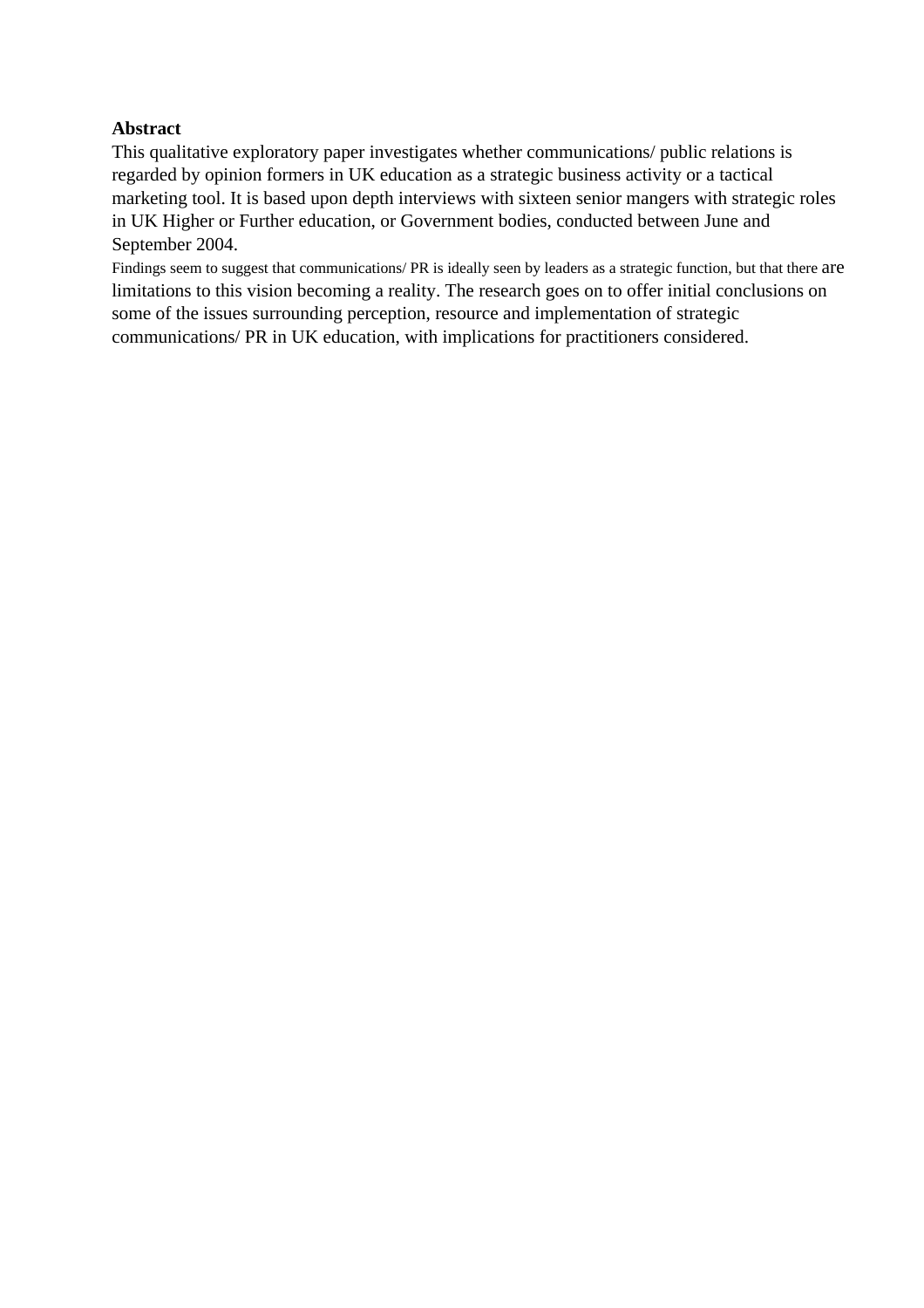# **Introduction**

This exploratory study concerns the role of 'communications' in UK Higher Education (HE) and Further Education (FE). Its' rationale is to explore whether communications/ public relations (PR) is regarded by UK HE managers as a strategic business activity or a tactical element of marketing communications, which is principally concerned with publicity.

The paper also seeks to explore whether there are particular barriers to communications/ PR being perceived as a strategic function and how best the communications profession can build effective recognition of its role at an organisational level.

This work builds on the author's earlier research on branding in HE that considered the extent to which marketing as a discipline had developed in UK HE. This work appears as papers in the Case Journal (Chapleo 2003)

# **Research Objectives**

- 1. To identify the level of understanding and interpretation of the role of communications professionals among leaders of educational organisations.
- 2. To identify possible barriers to communications being perceived as a strategic management activity by educational leaders.
- 3. To identify communications skills that are most valued among education leaders.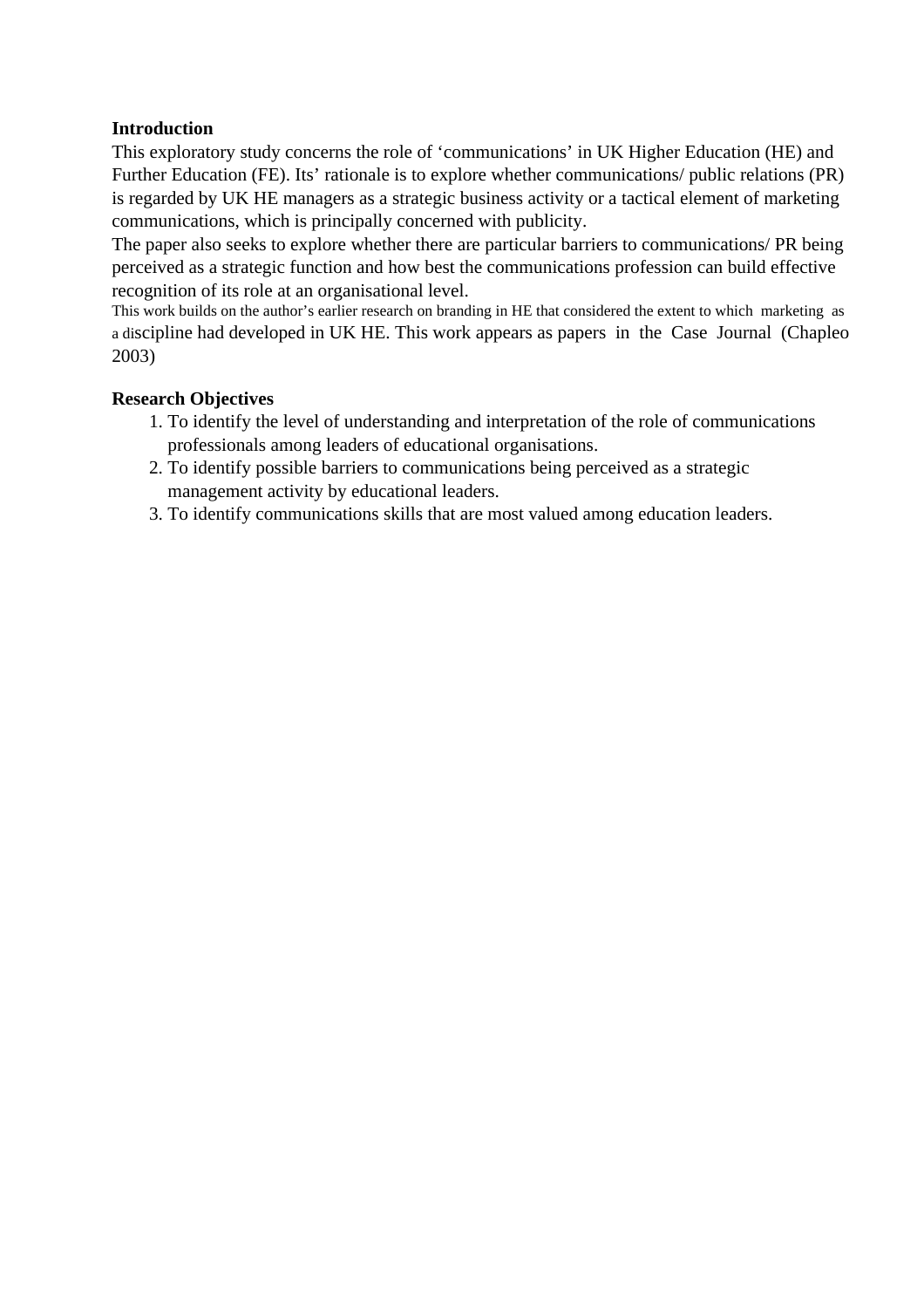#### **Literature Review**

#### Communications or Public Relations?

The terms surrounding corporate communications activity have certainly evolved. Dolphin and Fan (2000 p 100) state that "What used to trade under the name of PR is now known variously as : corporate affairs, corporate communications, and public affairs". Therefore, for the purpose of this paper the term communications/ PR is used, especially as other cited papers may use one or both of these terms, sometimes interchangeably, although it is accepted that they may have subtly different connotations. The study in fact sought to investigate the choice of term preferred by senior managers and evaluate whether this was indicative of the view taken of its strategic input. Role of Communications/ PR as part of Communications Mix

The relationship and respective roles of communications/PR and marketing has always been a somewhat ambiguous one (Moss, Warnaby and Thame 1996). It has been suggested that for excellence in communications/ PR activity to be achieved, it should be a separate function from marketing (Grunig 1992), and Kitchen (1996) believes that there is an academic divide between marketing and PR with some asserting that they have little connection.

Investigating the relationship between the functions, research in the UK retail sector found that in fact communications/ PR was largely perceived to be separate but overlapping with the marketing function (Moss, Warnaby and Thame 1996).

There appears to be some agreement that communications/ PR is increasing in importance and usage in many sectors of the UK economy (Kitchen 1996) and in fact the growth of what Kitchen (1996) refers to as 'marketing public relations' has often been at the expense of traditional forms of marketing communications.

Strategic Marketing Communications

The debate on the extent to which practitioners have fully implemented Integrated Marketing Communications (IMC) continues, and some writers argue that agencies still do not utilise IMC fully (Kitchen et al 2004). Whilst overall advances have been made in integration of marketing communications activity, it has been suggested that public relation is less integrated than the other elements of marketing communications (Kitchen and Schultz 1998)

Communications/ PR in education

Comparatively little academic research seems to have been undertaken in consideration of the role of communications/ PR in the educational sector. Internal communications issues are receiving more attention ( Thornhill, Lewis and Saunders 1996, Collins and Robertson 2003) but this is not generally the case for external communications. The general consensus seems to be that communications/ PR in education "is expanding in scope, concept and utilisation" and that universities currently face unprecedented communications challenges (Cutlip, Center and Broom 2006 p457), but this does not seem to have fully translated to assessment to the degree of strategic importance actually afforded to the function.

Strategic use of Communications/PR

The question of whether communications/ PR is embraced as a strategic activity is a key one. Moss, Warnaby and Thame (1996) suggested that whilst there had been an increased recognition of the need for strategically managed communications that can contribute effectively to corporate objectives among managers, this was countered by the tendency in some sectors ( e.g. retail) to actually practice communications/ PR as a more tactical part of the marketing communications mix. Other writers, however, endorse a view of communications at a corporate level adopting a largely strategic role (Hoffman 1998). Dolphin and Fan (2000 p106) suggest that "20 years ago the proposition that PR might play an essential part in corporate strategy would have been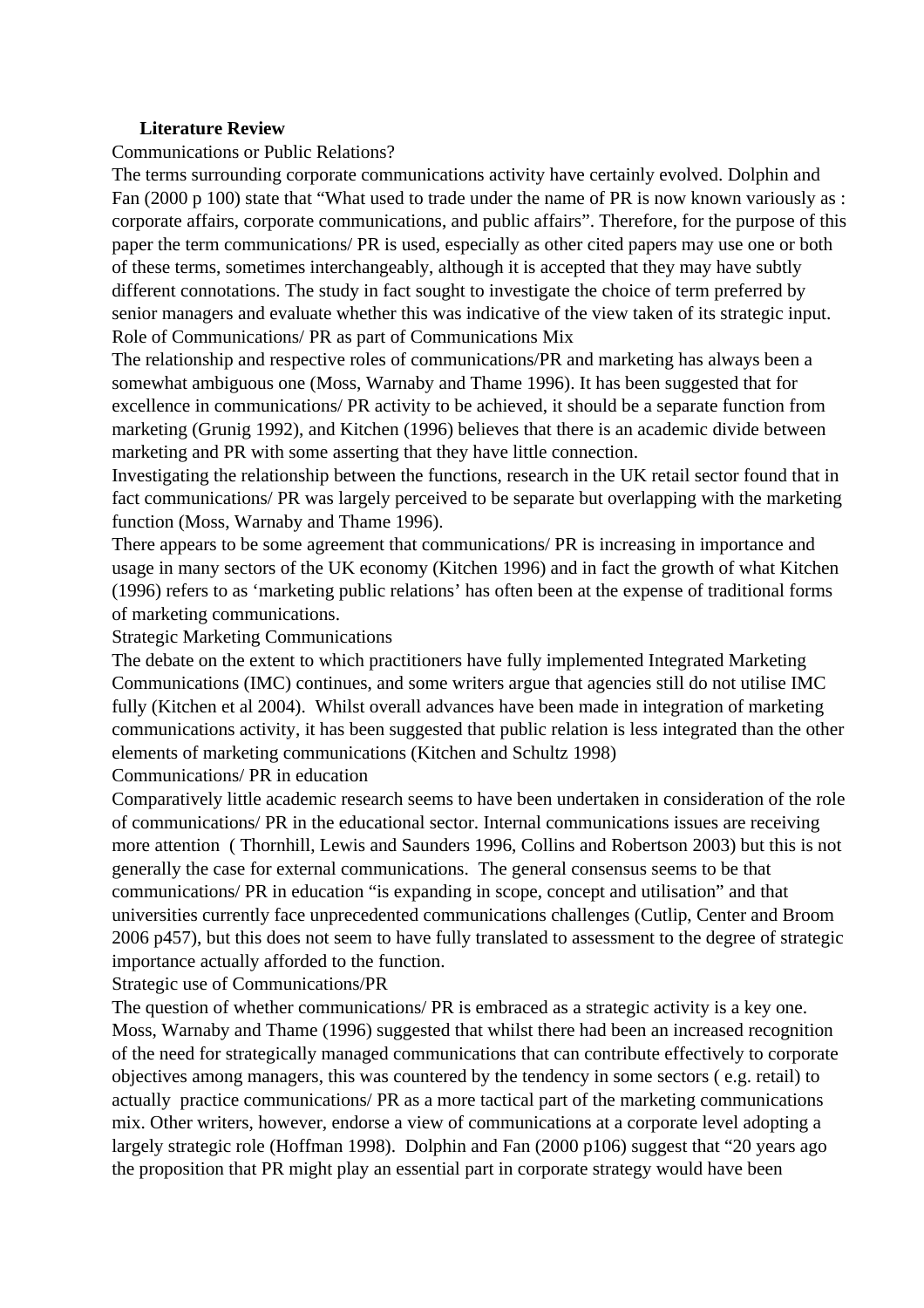scorned" but that today communications directors have knowledge and aptitude for strategic planning.

Grunig et al (1992) sought to evaluate what constituted excellence in management of public relations and communications activity. Particularly pertinent to this work were several of the key characteristics that they suggested as contributing to excellence, in particular that public relations should be managed strategically, and that it should report directly to senior management. It seems reasonably safe to conclude that, whilst various sectors and individual organisations view and implement communications/ PR with varying degrees of strategic importance, it has a key role to play in the strategic planning of an organisation (Dolphin and Fan 2000). This study, exploring the strategic use of communications/ PR in UK higher and further education, is therefore considered to be topical and relevant.

# **Methodology**

For this research project there was a distinct population from whom opinions were sought; Opinion formers, leaders and senior managers in strategic UK education roles. These are generally referred to hereafter as 'leaders'.

Qualitative research was considered appropriate for exploring leader's views as it is diagnostic; "it seeks deeper understanding of factors.."(Chisnall 2001 p327 ), in particular in-depth interviews, which enable a more accurate picture of respondents' true feelings on an issue to be deduced.

The approach of conducting interviews with opinion makers and decision takers is one adapted from a 'Delphi technique' which focuses on future trends, using trendsetters in any market as a barometer and can aid in "identifying the value system" (Proctor 2000 p195 )These respondents were selected through what was essentially a 'judgement sample of people used to gather insights into the phenomenon' (De Chernatony and Riley 1998).

This type of qualitative work raises epistemological issues concerning an 'interpretivist' approach that seeks 'to understand the social world through an examination of the interpretation of that world by its participants' (Bryman and Bell 2003) and it is accepted that in qualitative research of this nature boundaries are never quite as solid as a rationalist might hope (Miles and Huberman 1994, p27).

The sample size of 16 interviews, whilst appropriate for an exploratory qualitative study, can be argued to offer indicative results or 'generalisations' that put flesh on the bones of general constructs (Miles and Huberman 1994) and it is suggested therefore that results are hopefully representative but not necessarily conclusive.

Semi-structured interviews were considered appropriate, as a picture of respondent's true feelings on an issue was desired (Chisnall 1992) and the aim was to explore the perspectives of informants in relation to the research topics (Daymon and Holloway 2004). An interview guide was used to steer the discussion, but respondents were also allowed to expand upon ideas and concepts as they wished.

Particular topics explored included : key roles, most valued skills and preferred terminology for communications/ PR, whether communications/ PR is viewed as a strategic or tactical activity, degree to which leaders felt supported by communications/ PR and whether the activity needs to enhance its profile internally.

16 interviews were agreed as an appropriate number, and were conducted between June and September 2004. The interviews lasted an average of 34 minutes. The interviewees comprised:

- 4 Higher Education Vice Chancellors/ Principals (HELs)
- 3 Further Education College Principals (FELs)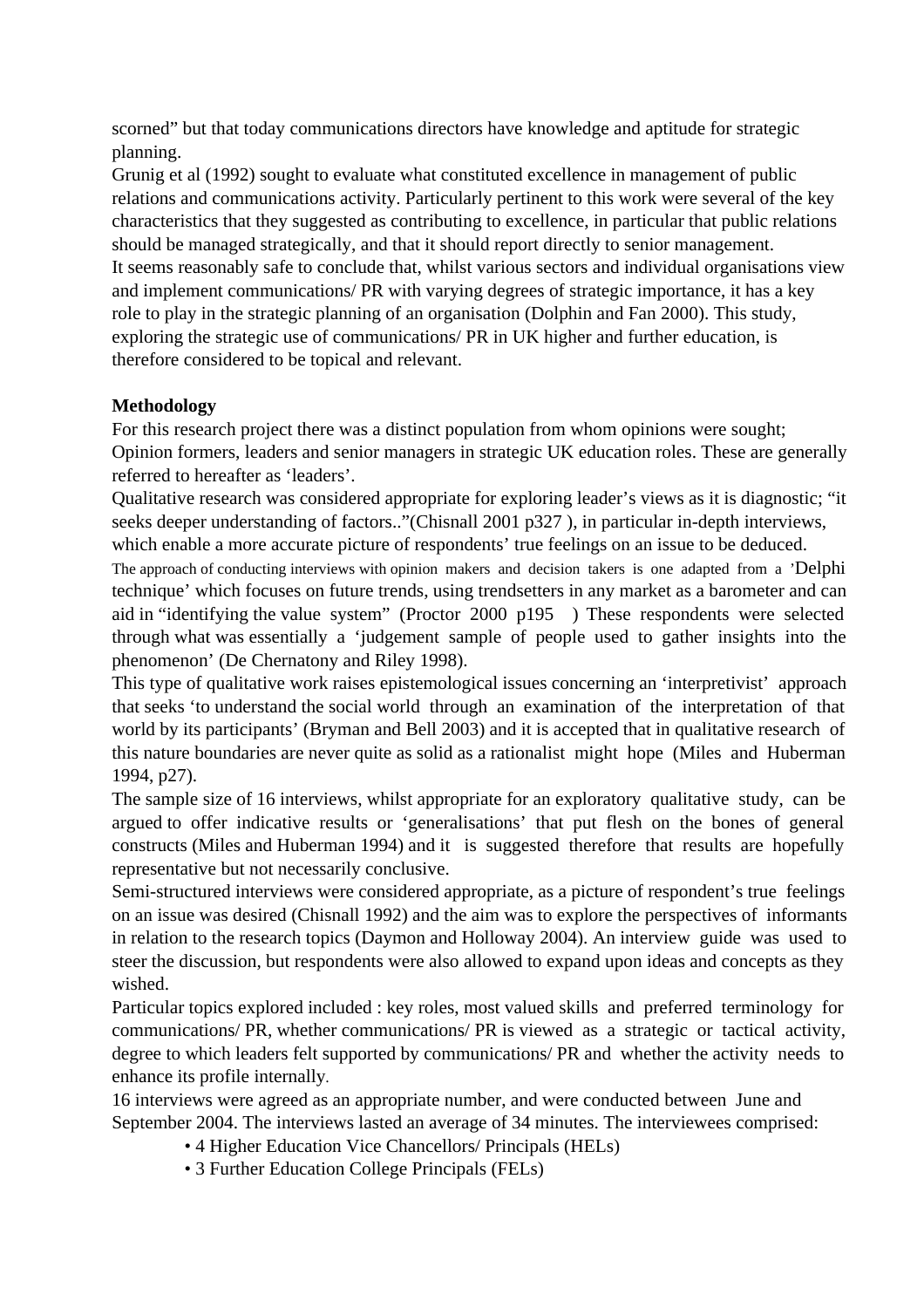- 4 Heads of External Relations/ Marketing in HE (HEMs)
- 3 Heads of External Relations/ Marketing in FE (FEMs)

• 2 Heads of External Relations/ Marketing for Government/Education bodies (GOVs) The interviews were transcribed and subjected to content analysis to look for trends through coding or commonalities in responses (Miles and Huberman 1994). It should be emphasised that the anonymity required by many respondents makes direct attributing of quotes difficult. However, a number of pertinent quotes were attributed by sector category in an attempt to partly address this issue.

Whilst as empirical as possible within the sample size, this work also had an unashamedly practical slant in seeking to aid and inform the role of the communications professional, particularly those operating in the education sector.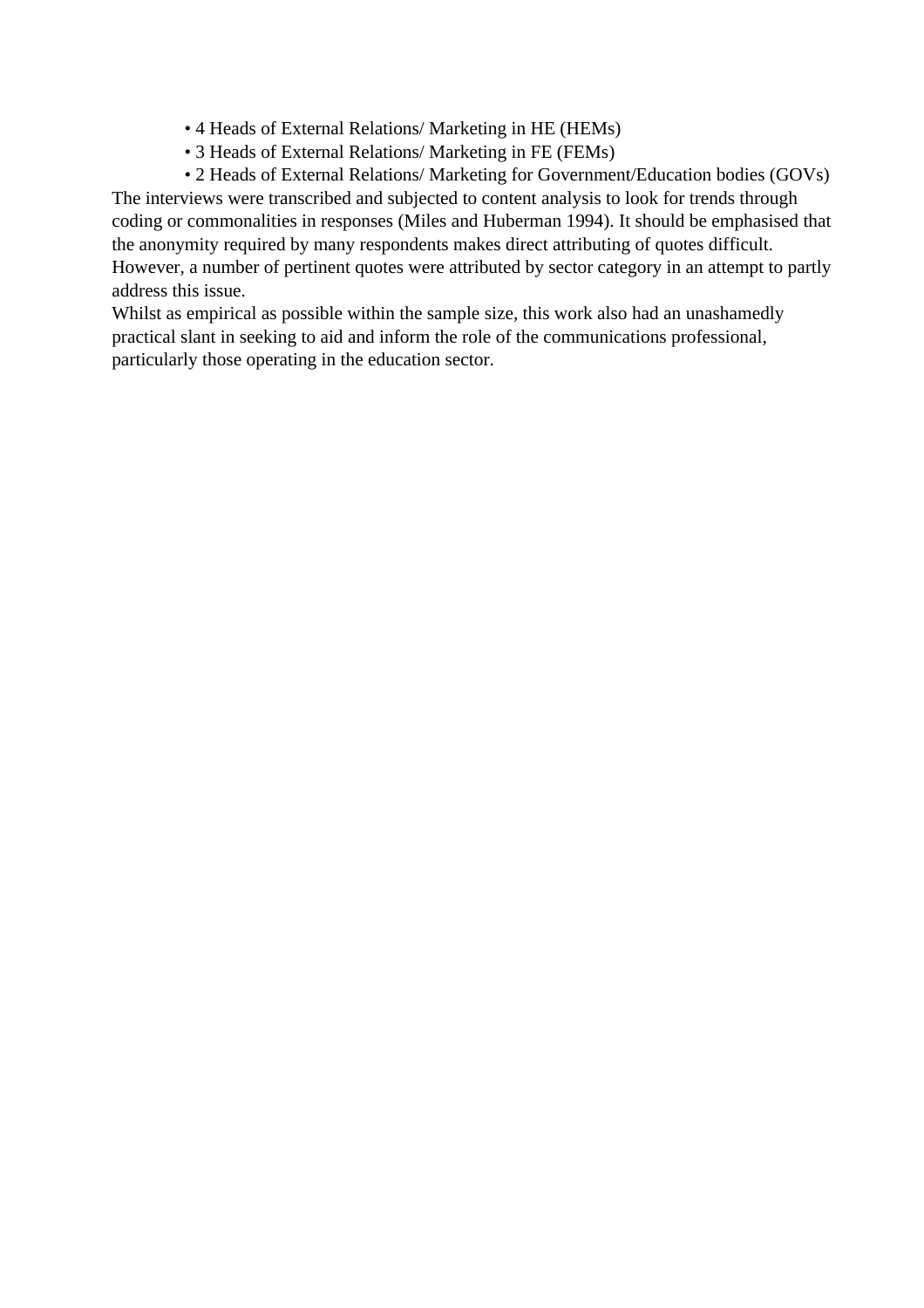# **FINDINGS**

# **Term used to refer to 'communications professionals' ?**

Respondents almost unanimously felt that 'communications' (as opposed to PR, external relations etc) was appropriate to refer to communications/PR activity. Those who enlarged upon this felt that the term 'communications' is "more encompassing" has "both internal and external focus" (HEL) It was also considered that the term 'communications' is "more acceptable to internal academic audiences" (HEL), one HE vice chancellor commenting that it was "perhaps not surprising given the cultural resistance that educational institutions can exhibit towards marketing orientation".

#### **What are the key roles of a 'communications professional' in educational organisations?**

This question sought to explore the content of communications/ PR roles and evaluate their strategic role. Most leaders suggested that strategic awareness /strategic planning skills are valued, but tactical tasks often, in reality, form the bulk of many communications roles Particular roles which were suggested by leaders as important included:

- engaging the internal community
- excellence in language
- operational media relations
- understanding organisational strategy
- reputation management and guidance
- "key role is being strategic" (HEL)

Leaders felt that these roles linked with other areas of marketing in areas such as:

- "communications supports other marketing efforts" (HEL)
- "supports other activities it is a tool of the communications mix" (FEL)

Overall among leaders there seemed to be a sense that the role of communications is not defined….. whether it should lead or support in a more reactive way did not seem to be agreed upon

# **Is the role of the communications team in educational organisations primarily strategic or tactical?**

This is arguably the fundamental question of the research, and suggested some interesting opinions. The consensus was that communications/ PR should be a strategic activity within UK educational institutions, but very often became largely tactical through necessity

- " It is a vitally important activity as traditionally we haven't done it very well as a sector therefore we need to make it more strategic" ( FEM)
- "There is a significant tactical message but the role is becoming much more about communicating an overall strategic message rather than that days press releases" (HEL)

# **How effectively do you feel the communications team in your organisation support the leaders' role?**

Respondents were asked to quantify this to some degree on a scale, with  $1 = 'not$  at all supported' and  $5 = 'very$  well supported'

- 11 of the leaders answered '4' or '5' that they felt 'well supported' or 'very well supported'.
- 5 other answers placed their answers at '3'. A recurring phrase was 'variability' in the degree to which they felt supported. When explored, these respondents stressed that whilst the 'communications/ PR function worked to the best of their ability, often external factors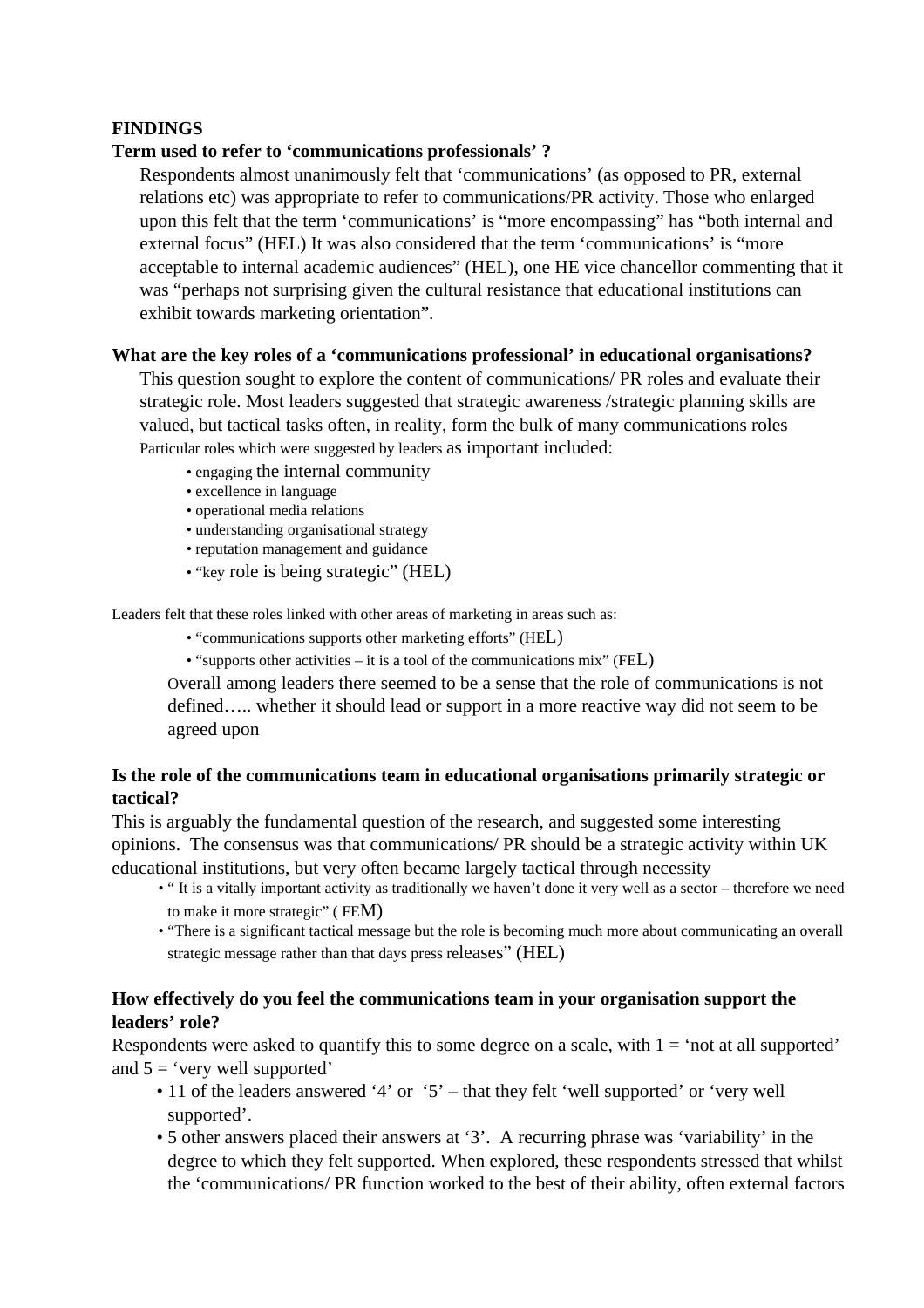impacted upon their ability to provide effective support. Particularly pronounced among these were felt to be:

- "High turnover of staff"(FEM)
- "Lack of resources".......("but this is being addressed") (HEL)

# **Do you expect the area of communications/PR to increase decrease or remain consistent in importance as a function for your organisation?**

This question again required respondents to quantify the extent to which they thought that communications would increase or decrease in importance for their area of education. The scale ranged from 1= decrease in importance to 5= increase greatly.

The results were a unanimous 'increase' with the lowest rating being 4 (4= increase) and several leaders suggesting 4.5 to 5 (5=increase greatly).

A qualifying point made here was that that it "needs to increase but, as ever, money is the issue" (HE) . In short, it may move up the strategic agenda but resource and budget issues may limit the extent to which this happens in practical terms.

# **What are the valued skills of a communications professional?**

A number of skills were mentioned by respondents. Some of these were clearly strategic in nature, including:

- "Ability to see opportunities, and to realise how these fit with the mission" (FEM).
- "broadness of capacity ability to take on anything" (HEM)

Overall, whilst strategic communications activity was seen as important overall, it was interesting that when discussing specific valued skills there was a tendency to cite more tactical skills rather than the above strategic skills, mentioned by approximately half the sample.

The skills valued that were deemed to be of a more tactical nature included:

- ability to write well
- speed of response
- proactivity
- knowledge of industry

A number of respondents also cited personal qualities that they considered valuable among communications professionals

- 'gravitas' (also described as 'political sensitivity' /'trust') ; the ability to win the respect of colleagues at all levels…. particularly important in education
- "emotional intelligence" "recognise the story, its importance and the audience "(FEM)
- good listening skills

# **What can be done to enhance the profile and effectiveness of communications professionals in educational organisations?**

This was considered by several respondents to be a significant and particularly interesting question. The general consensus was that communications needed to increase its profile as a strategic activity and this was evidenced by particular comments including:

- Professionalism –more training and professional accreditation for communications generally
- The IPR should actively engage in raising the profile of the profession
- Monitor and publicise effectiveness of activity
- "Assist the professionals in the organisation in getting their messages out work with them" (HEL)
- "Network continually in the organisation" (HEM)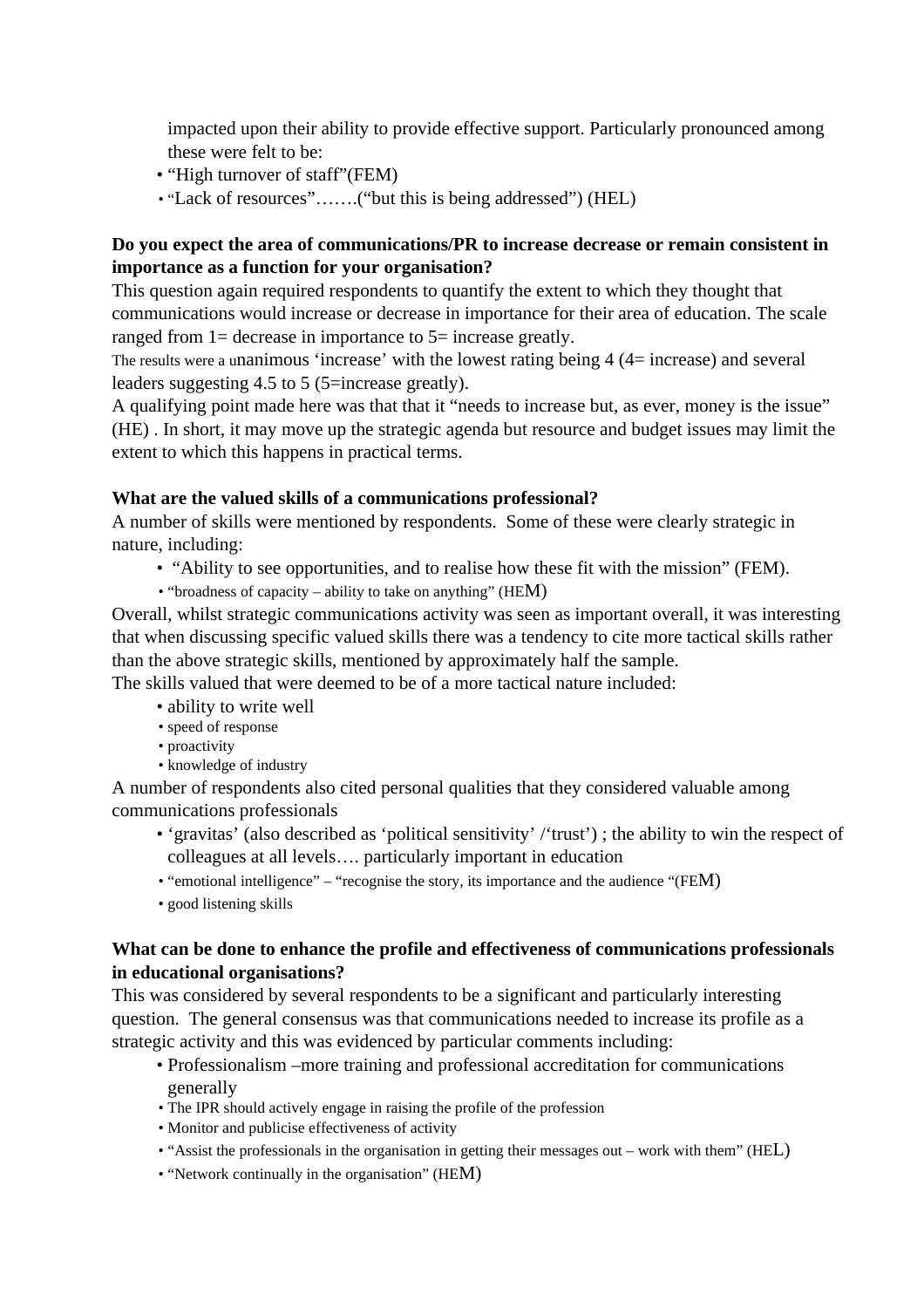- "Assertiveness training for PR people!" (Gov)
- "Seize your moment"; "knowing and acting upon the particular moment when communication is absolutely critical to success or failure e.g. a merger" (HEM)
- Interestingly, however, the opinion that communications needed to increase its 'strategic profile' was not uniformly the case, with 2 FE leaders (FELs) suggesting that it was "not necessary to enhance profile as the profile of communications is already high and it is accorded sufficient 'weight'".

#### **Conclusions**

This research, by nature of its methodology and sample, is exploratory in nature and therefore any conclusions at this stage may be indicative rather than conclusive. Nevertheless, a number of interesting and cohesive points became apparent through content analysis:

- Leaders seem aware that communications needs to play a strategic role in modern education
- It is often 'part strategic, part tactical' in reality
- Leaders also concede that 'communications activity' is often under resourced and therefore becomes more tactical than is desirable
- Consensus among leaders that communications/ PR activity is likely to increase in importance
- Leaders value higher level, strategic skills greatly but need these underpinned by sharp end delivery skills such as 'seeing media opportunities' or 'writing skills'
- Most leaders think communications as an organisational function needs to continue to raise its profile (through accreditation, professionalism and proving worth with internal stakeholder groups)
- Some think that its importance is already accepted and that it has 'strategic clout'
- The issue of 'how to quantify effectiveness' was raised. As one leader stated "its so much more than just a cuttings book" (FEL).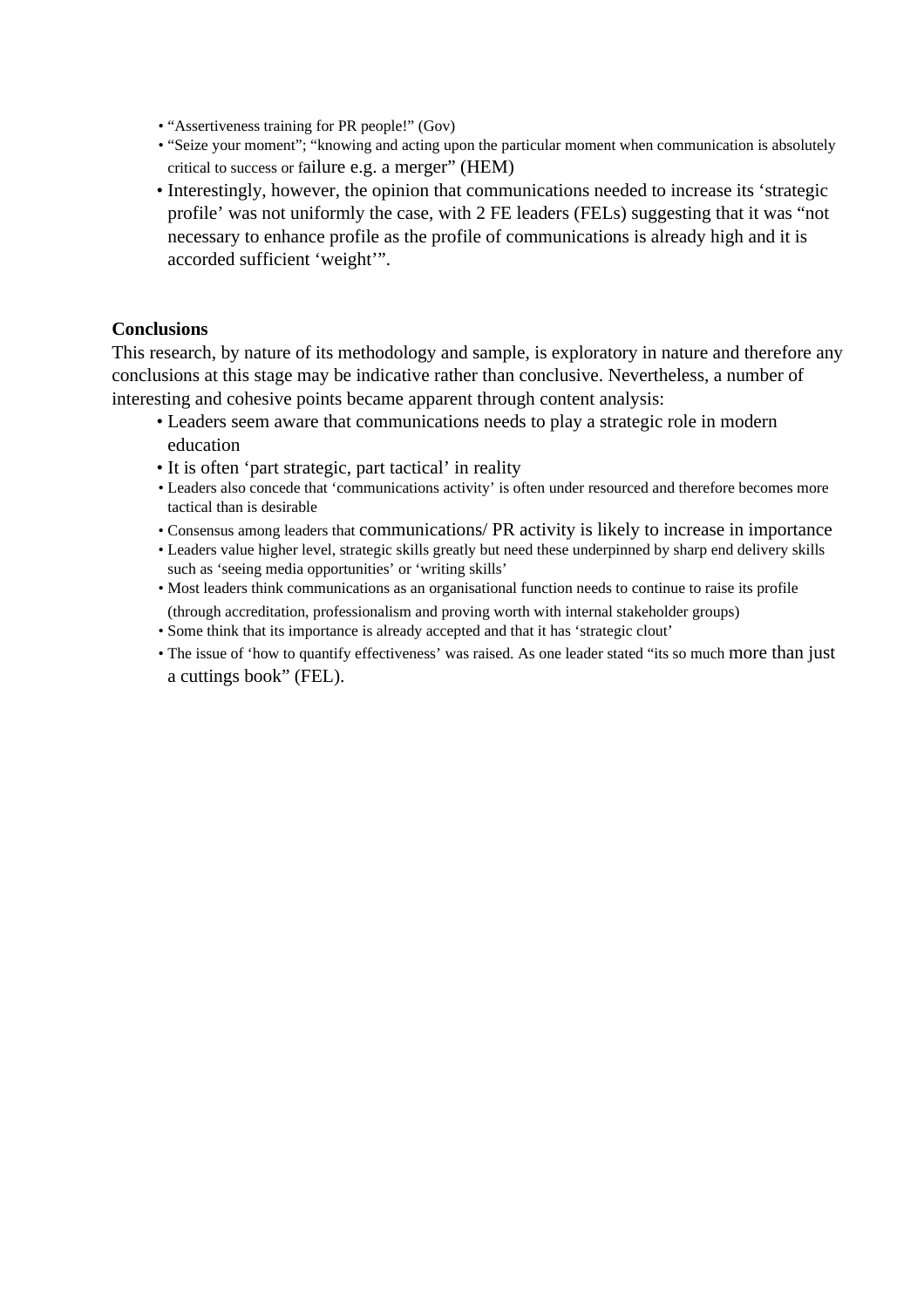## **Further Research**

This research, by nature of its methodology and sample, is exploratory in nature. The topic would benefit from larger scale quantitative testing, underpinned by the findings of this initial work. In particular, the author considers that several areas require further exploration:

- The degree to which communications/ PR has a strategic role in education reflects or follows wider trends in marketing as an organisational function.
- Role and need for integration of communications activity with marketing activities and departments
- To further understand the role of communications in the changing agendas of universities (e.g. In light of factors such as differential fees and competition, brand differentiation, changing students perceptions)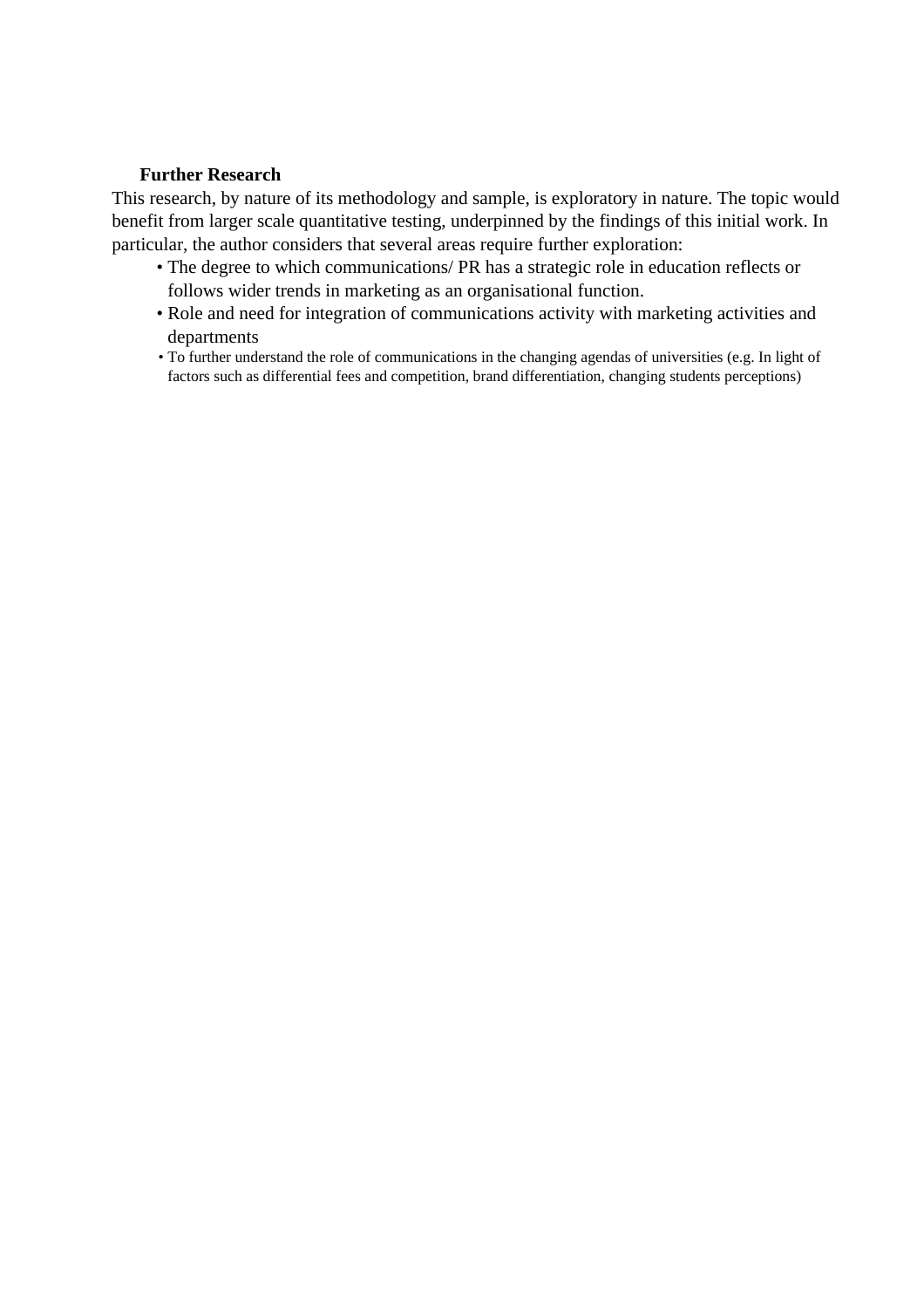## **Implications for practice – Summary Statement**

This research has a practical focus and several key implications for communications/ PR professionals are noteworthy:

- 1. It is encouraging for practitioners that leaders in both HE and FE seem to be aware that communications/ PR needs to be viewed as a strategic activity. They also seem to concur that its importance will continue to grow.
- 2. This is tempered by resource issues that often necessitate it operating at a largely tactical level.
- 3. Some leaders already consider that it has 'taken its place at the top table' and does not need its profile raising. Most, however, believe that consideration needs to be given to how best to continue to raise the internal profile of communications/ PR as a strategic activity, as well as the challenge of demonstrating its worth through quantifiable results on occasion.

Practitioners would benefit from further research into:

- What are the precise communications skill-sets needed by communications professionals for their evolving modern roles
- How communications can continue to 'take its place at the top table'; how it can increase its acceptance as a strategic function in education.